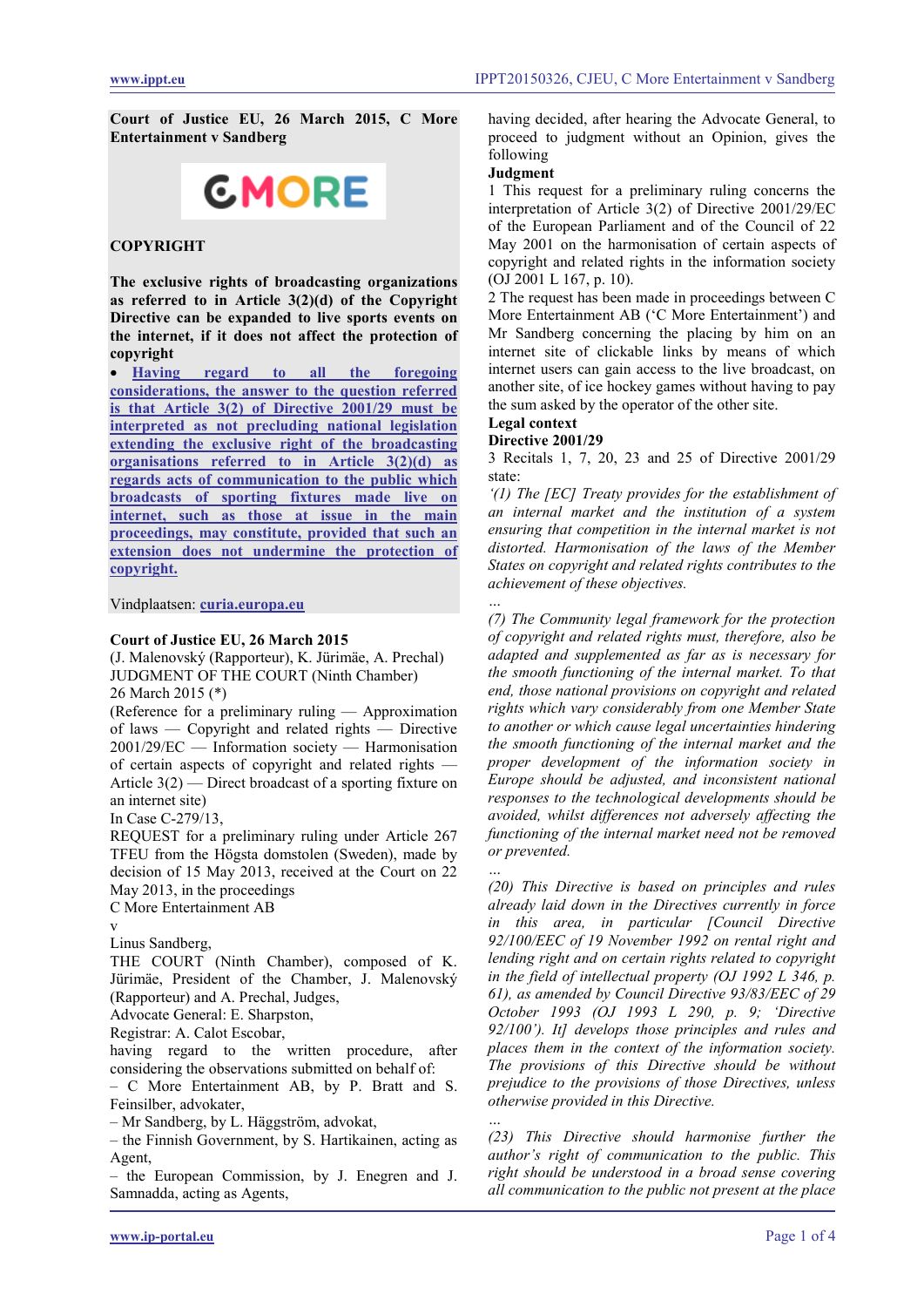*where the communication originates. This right should cover any such transmission or retransmission of a work to the public by wire or wireless means, including broadcasting. This right should not cover any other acts.*

*…*

*(25) The legal uncertainty regarding the nature and the level of protection of acts of on-demand transmission of copyright works and subject-matter protected by related rights over networks should be overcome by providing for harmonised protection at Community level. It should be made clear that all rightholders recognised by this Directive should have an exclusive right to make available to the public copyright works or any other subject-matter by way of interactive ondemand transmissions. Such interactive on-demand transmissions are characterised by the fact that members of the public may access them from a place and at a time individually chosen by them.'*

4 Article 1 of Directive 2001/29, entitled 'Scope', provides in paragraph 2:

*'Except in the cases referred to in Article 11, this Directive shall leave intact and shall in no way affect existing Community provisions relating to:*

*… (b) rental right, lending right and certain rights related to copyright in the field of intellectual property; …'*

5 Article 3 of that directive, entitled 'Right of communication to the public of works and right of making available to the public other subject-matter', states:

*'1. Member States shall provide authors with the exclusive right to authorise or prohibit any communication to the public of their works, by wire or wireless means, including the making available to the public of their works in such a way that members of the public may access them from a place and at a time individually chosen by them.*

*2. Member States shall provide for the exclusive right to authorise or prohibit the making available to the public, by wire or wireless means, in such a way that members of the public may access them from a place and at a time individually chosen by them:*

*(d) for broadcasting organisations, of fixations of their broadcasts, whether these broadcasts are transmitted by wire or over the air, including by cable or satellite.'* **Directive 2006/115/EC**

6 Directive 92/100, in force at the time of the adoption of Directive 2001/29, was repealed and replaced by Directive 2006/115/EC of the European Parliament and of the Council of 12 December 2006 on rental right and lending right and on certain rights related to copyright in the field of intellectual property (OJ 2006 L 376, p. 28). Directive 2006/115 codifies and reiterates, in terms analogous to those of Directive 92/100, the provisions of that directive.

7 Under recital 16 in the preamble to Directive 2006/115:

*'Member States should be able to provide for more farreaching protection for owners of rights related to copyright than that required by the provisions laid down in this Directive in respect of broadcasting and communication to the public.'*

8 Article 8 of that directive, entitled 'Broadcasting and communication to the public', provides in paragraph 3:

*'Member States shall provide for broadcasting organisations the exclusive right to authorise or prohibit the rebroadcasting of their broadcasts by wireless means, as well as the communication to the public of their broadcasts if such communication is made in places accessible to the public against payment of an entrance fee.'*

9 Article 12 of Directive 2006/115, entitled 'Relation between copyright and related rights', states:

*'Protection of copyright-related rights under this Directive shall leave intact and shall in no way affect the protection of copyright.'*

## **The dispute in the main proceedings and the question referred**

10 C More Entertainment is a pay-TV station which, inter alia, broadcasts live on its internet site, for payment of a fee, ice hockey matches.

11 In autumn 2007, C More Entertainment broadcast on that internet site a number of ice hockey matches, to which persons interested could have access by paying the sum of SEK 89 (approximately EUR 9.70) per match.

12 On his internet site, Mr Sandberg created links enabling the paywall put in place by C More Entertainment to be circumvented. Via those links, internet users could thus access the live broadcasts of two ice hockey matches by C More Entertainment on 20 October and 1 November 2007 for free.

13 Before the first of those matches, C More Entertainment had contacted Mr Sandberg by telephone and asked him to remove the link without success. After that match, C More Entertainment warned Mr Sandberg in a letter that it regarded the placing of those links as an infringement of the company's rights.

14 During the second ice hockey match, C More Entertainment equipped the webcast with a technical protection which prevented any access to that broadcast via the links created by Mr Sandberg.

15 Mr Sandberg was prosecuted before the Hudiksvalls tingsrätt (District Court, Hudiksvall) for offences against the Law (1960:729) on Copyright in Literary and Artistic Works (lagen (1960:729) om upphovsrätt till litterära och konstnärliga verk ('upphovsrättslagen')). On 10 November 2010, the accused was found guilty of an infringement of the copyright of which, in the view of that court, C More Entertainment was the holder and was fined and ordered to pay damages and interest to that company.

16 Both Mr Sandberg and C More Entertainment appealed against that judgment before the Hovrätten för Nedre Norrland (Court of Appeal of Nedre Norrland).

17 By a decision of 20 June 2011, that court found that no part of the commentators', cameramen's or picture producers' work on the broadcasts of the ice hockey

*…*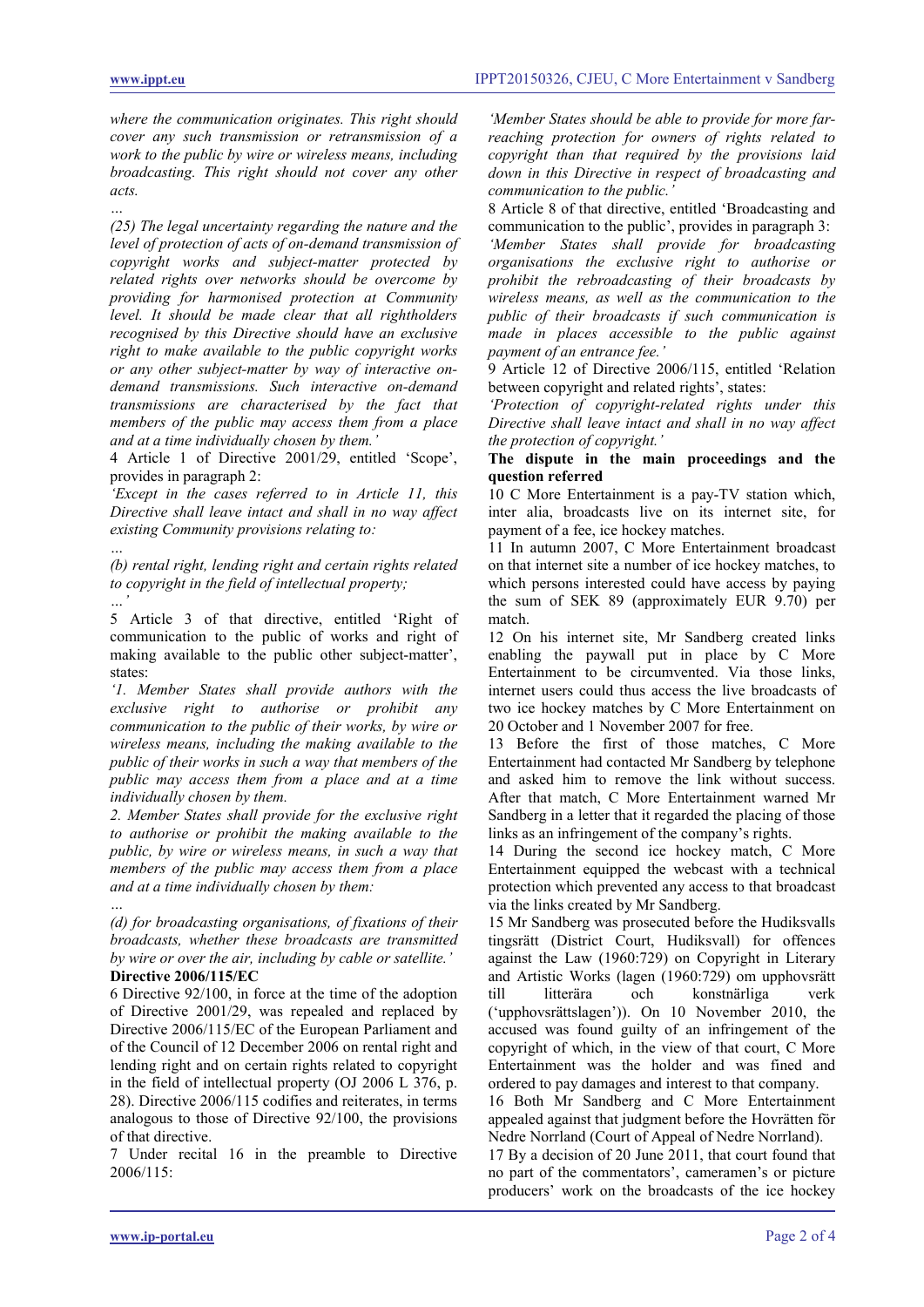matches, taken on its own merits or some or all of those parts taken together, reached the level of originality required for copyright protection under the upphovsrättslagen. Next, it held that, as regards the broadcasts at issue in the main proceedings, C More Entertainment was not the holder of a copyright, but of related rights, which had been infringed. Consequently, that court ordered Mr Sandberg to pay fines higher than those imposed at first instance, but slightly reduced the compensation awarded to C More Entertainment.

18 C More Entertainment brought an appeal against that judgment before the Högsta domstolen (Supreme Court), seeking a declaration that it is the holder of copyright and to have the amount of damages due to it reviewed and increased.

19 That court took the view that it does not follow from either the wording of Directive 2001/29 or the case-law of the Court that the insertion of a hypertext link on an internet site constitutes an act of communication to the public. In addition, that court noted that the relevant national legislation provides for wider related rights than those set out in Article 3 (2) of Directive 2001/29 since, unlike that provision, the protection conferred by Swedish law is not restricted to acts of making works available 'on demand'. In those circumstances, the Högsta domstolen decided to stay the proceedings and to refer five questions to the Court for a preliminary ruling.

20 By a letter of 26 March 2014, the Registry of the Court sent to the Högsta domstolen a copy of the judgment in Svensson and Others (C-466/12, EU:C:2014:76), in which a number of questions concerning whether the placing, on an internet site, of a clickable link may be classified as an act of communication to the public were examined, requesting that court to inform it whether, having regard to that judgment, it wished to maintain its request for a preliminary ruling.

21 By a decision of 20 October 2014, the Högsta domstolen decided to withdraw the first four questions referred for a preliminary ruling and to maintain only the fifth question, which reads as follows:

*'May the Member States give wider protection to the exclusive right of authors by enabling "communication to the public" to cover a greater range of acts than provided for in Article 3 (2) of [Directive 2001/29]?'*

## **The question referred for a preliminary ruling**

22 It is apparent from the file that the main proceedings concern the provision, on an internet site, of links enabling internet users to access, on the site of a broadcasting organisation, live broadcasts of ice hockey matches, without having to pay the fee required by that organisation for that access. In those circumstances, the question referred by the referring court must be understood as relating, in essence, to whether Article 3(2) of Directive 2001/29 must be interpreted as precluding national legislation extending the exclusive right of the broadcasting organisations referred to in Article  $3(2)(d)$  as regards acts of communication to the public which broadcasts of

sporting fixtures made live on internet, such as those at issue in the main proceedings, may constitute.

23 As a preliminary point, it must be noted that, in accordance with Article 3(2)(d) of Directive 2001/29, Member States are to provide for the exclusive right for broadcasting organisations to authorise or prohibit the making available of fixations of their broadcasts to the public, in such a way that members of the public may access them from a place and at a time individually chosen by them.

24 Firstly, as follows from the wording of Article 3(1) of Directive 2001/29, and in particular from the terms 'any communication to the public of their works, … including the making available to the public', the concept of 'making available to the public', also used in Article 3(2) of that directive, forms part of the wider 'communication to the public'.

25 Secondly, it is apparent from Article 3(2) of that directive that, in order to be classified as an act of 'making available to the public' within the meaning of that article, an act must meet, cumulatively, both conditions set out in that provision, namely that members of the public may access the protected work from a place and at a time individually chosen by them. 26 As is clear from the explanatory memorandum to the Commission Proposal of 10 December 1997 (COM(97) 628), which led to the adoption of Directive 2001/29, confirmed by recital 25 in the preamble to that directive, 'making available to the public', for the purposes of Article 3 of the directive, is intended to refer to 'interactive on-demand transmissions' characterised by the fact that members of the public may access them from a place and at a time individually chosen by them (see, to that effect, **[judgment in SCF, C-135/10, EU:C:2012:140,](http://www.ippt.eu/files/2012/IPPT20120315_ECJ_SCF_v_Del_Corso.pdf)  [paragraph 59](http://www.ippt.eu/files/2012/IPPT20120315_ECJ_SCF_v_Del_Corso.pdf)**).

27 That is not the case of transmissions broadcast live on internet, such as those at issue in the main proceedings.

28 The referring court asks none the less whether Article 3(2) of Directive 2001/29 is to be understood as precluding the Member States also granting the broadcasting organisations referred to in Article 3(2)(d) an exclusive right as regards acts which, such as those at issue in the main proceedings, could be classified as acts of communication to the public but which do not constitute acts of making available to the public the fixations of their broadcasts in such a way that members of the public may access them from a place and at a time individually chosen by them.

29 In that regard, first of all, as is apparent from recital 7 in the preamble to Directive 2001/29, the objective of that directive is to harmonise copyright and related rights as far as is necessary for the smooth functioning of the internal market. It follows from that recital that the objective of that directive is not to remove or prevent differences between the national legislations which do not adversely affect the functioning of the internal market. Thus, and as is also clear from the heading of that directive, the EU legislature has harmonised copyright and related rights only in part.